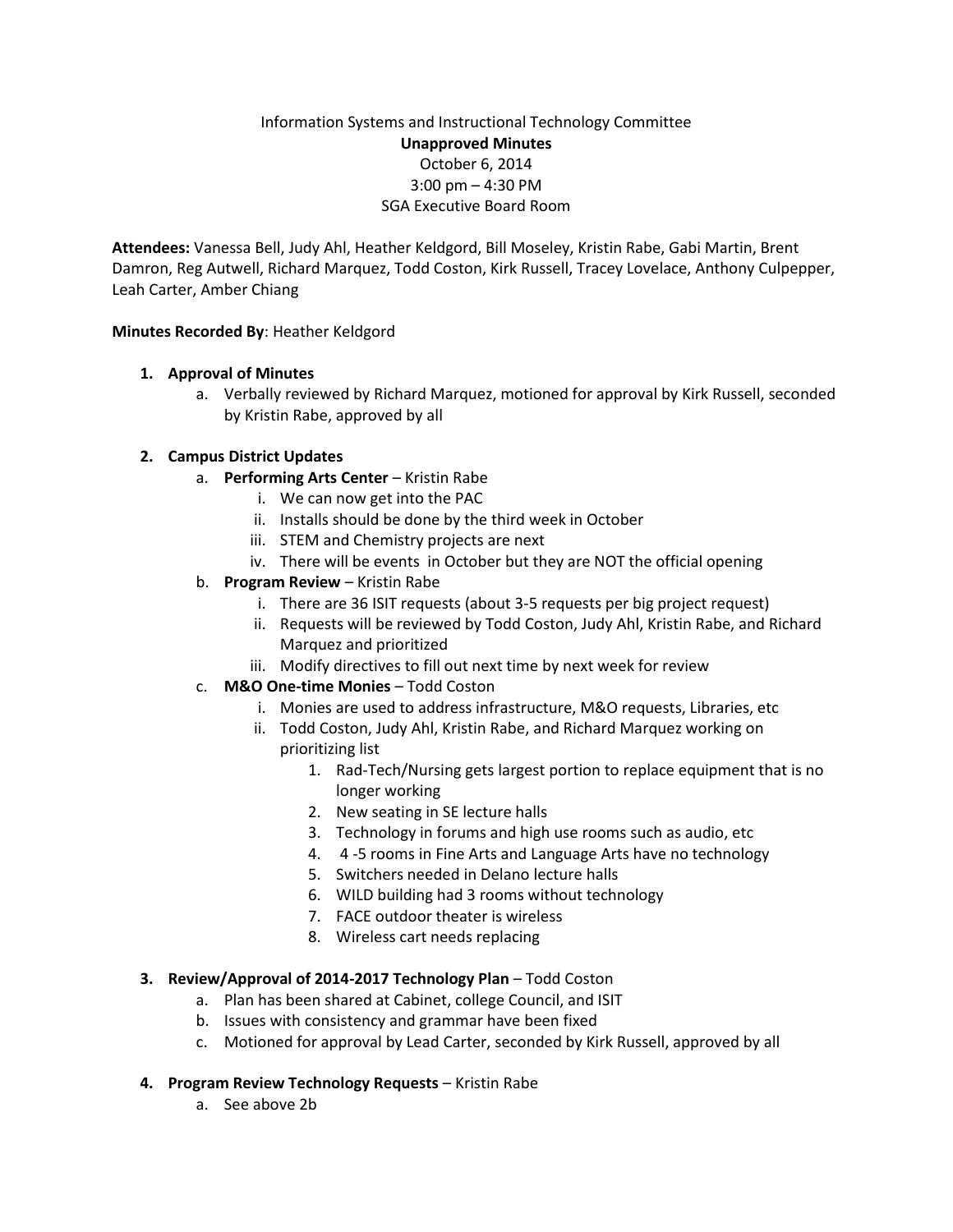### **5. ISIT Goals 2014-2015**

- a. Motioned for Approval by Gabi Martin, seconded by Leah Carter, approved by all
	- i. Review and update the Program Review-Technology Request Form.
		- 1. Improve process on back end including estimates for projects, quotes from vendors only good for 30 days and projects never completed within that time frame
		- 2. Old forms are being used or requests are not technology related (i.e. M&O)
		- 3. No budget for entire list
	- ii. Participate in the mid-term accreditation report and provide ISIT documentation as evidence.
	- iii. Review and prioritize requests from the Annual Update process.
	- iv. Develop technology survey for students.
	- v. Come up with a list of possible technology professional development opportunities to recommend to the Professional Development Committee.
- b. Other goal not listed above?
	- i. Student Computer Labs
		- 1. Reg Autwell to write up formal request delineating deficiencies and justifications
		- 2. Where would new labs go?: FA-60, FACE-15,
		- 3. Delano only has 3 labs (2 in main and 1 in portable)
		- 4. Cost is more than just the computers, also includes data, power, technician support, etc

## **6. Accreditation Discussion – Todd**

- a. Accreditation (done every 6 years) includes a self-evaluation which is submitted to ACCJC who then reads the reports, visits the campus, talked to different areas and writes their own report. They make commendations and recommendations.
- b. Last accreditation they made recommendation to implement assessment process for our technology review which we had to respond to (see response below). The response was approved by ACCJC
	- i. Annual survey to employees
	- ii. Targeted surveys to areas with new technology (i.e. Short throw projectors in MS)
	- iii. In our program review we assess technology in specific areas, changes in that technology, and ask how to improve the technology
- c. We are now working on Midterm report which include 5 standards that affect technology
	- i. Each standard is assigned to 2 Co-chairs (Todd Coston and Richard Marquez)
	- ii. No visitation this time but shorter written report
	- iii. Each standard will have one paragraph to cite evidence we are addressing it
	- iv. One new standard: "The institution has policies and procedures that guide the appropriate use of technology in the teaching and learning processes." This is being addressed by the following: